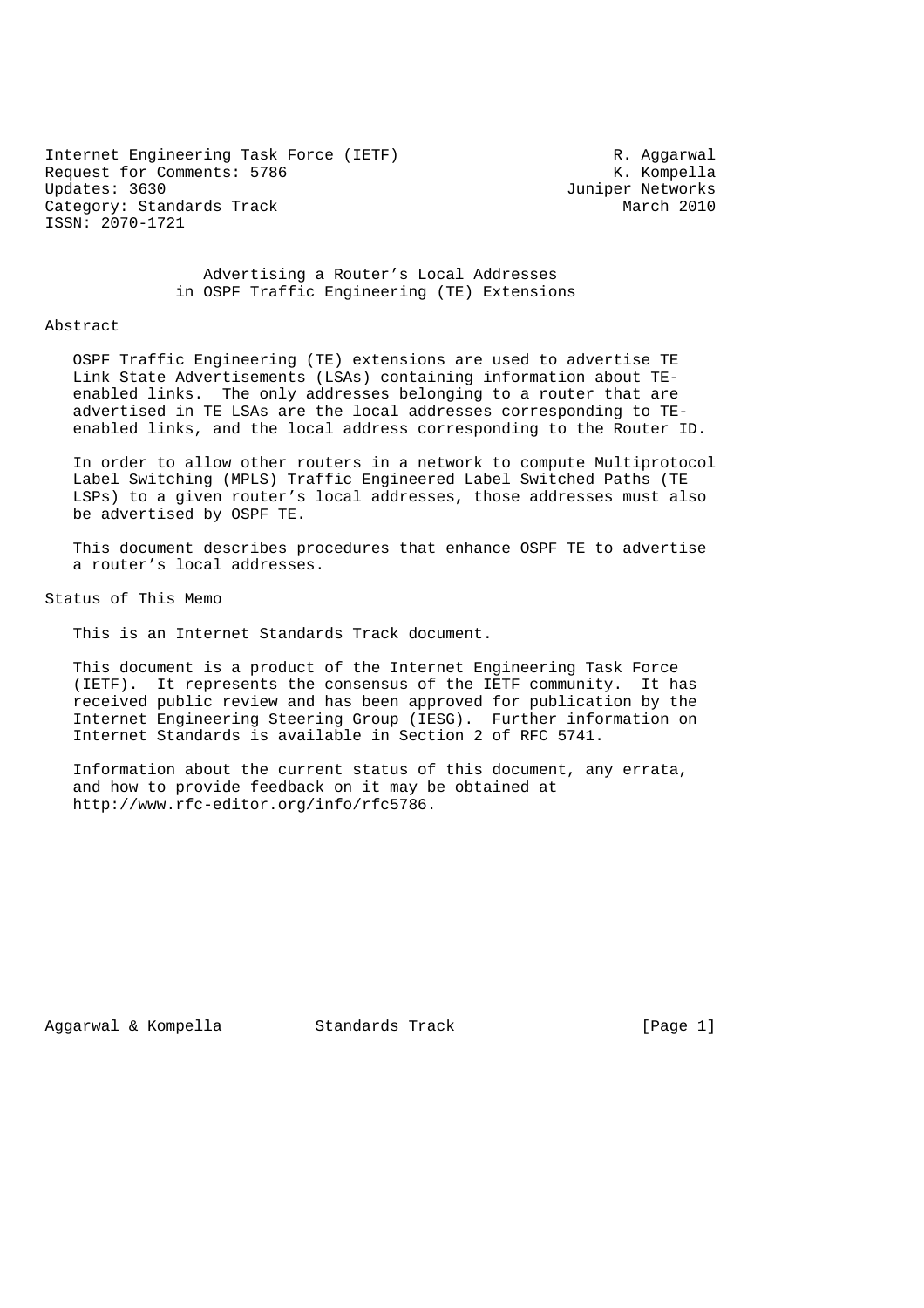#### Copyright Notice

 Copyright (c) 2010 IETF Trust and the persons identified as the document authors. All rights reserved.

 This document is subject to BCP 78 and the IETF Trust's Legal Provisions Relating to IETF Documents (http://trustee.ietf.org/license-info) in effect on the date of publication of this document. Please review these documents carefully, as they describe your rights and restrictions with respect to this document. Code Components extracted from this document must include Simplified BSD License text as described in Section 4.e of the Trust Legal Provisions and are provided without warranty as described in the Simplified BSD License.

 This document may contain material from IETF Documents or IETF Contributions published or made publicly available before November 10, 2008. The person(s) controlling the copyright in some of this material may not have granted the IETF Trust the right to allow modifications of such material outside the IETF Standards Process. Without obtaining an adequate license from the person(s) controlling the copyright in such materials, this document may not be modified outside the IETF Standards Process, and derivative works of it may not be created outside the IETF Standards Process, except to format it for publication as an RFC or to translate it into languages other than English.

# Table of Contents

Aggarwal & Kompella Standards Track [Page 2]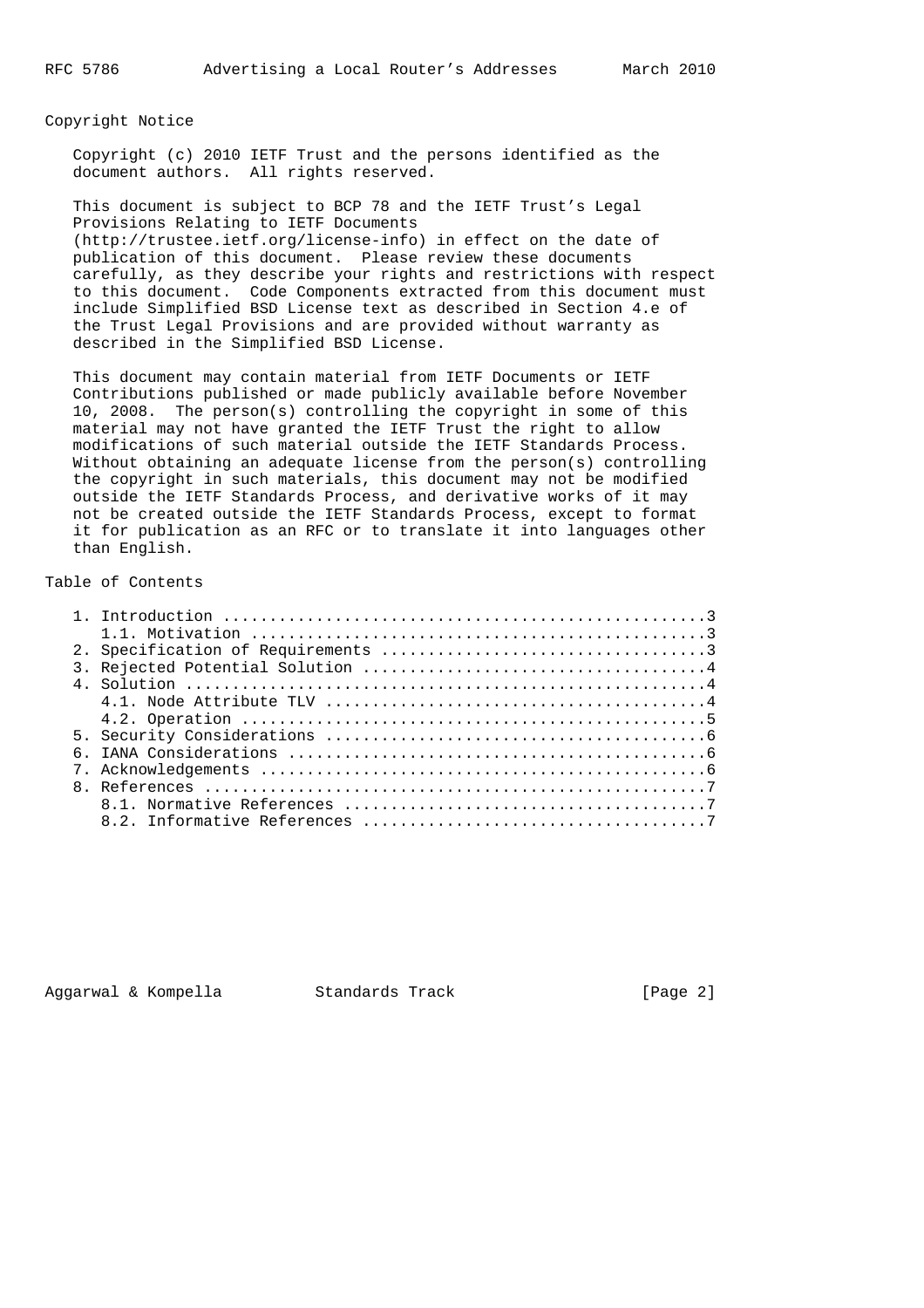## 1. Introduction

# 1.1. Motivation

 In some cases, it is desirable to set up constrained shortest path first (CSPF) computed Multiprotocol Label Switching (MPLS) Traffic Engineered Label Switched Paths (TE LSPs) to local addresses of a router that are not currently advertised in the TE LSAs, i.e., loopback and non-TE interface addresses.

 For instance, in a network carrying VPN and non-VPN traffic, it is often desirable to use different MPLS TE LSPs for the VPN traffic and the non-VPN traffic. In this case, one loopback address may be used as the BGP next-hop for VPN traffic while another may be used as the BGP next-hop for non-VPN traffic. It is also possible that different BGP sessions are used for VPN and non-VPN services. Hence, two separate MPLS TE LSPs are desirable -- one to each loopback address.

 However, current routers in an OSPF network can only use CSPF to compute MPLS TE LSPs to the router ID or the local addresses of a remote router's TE-enabled links. This restriction arises because OSPF TE extensions [RFC3630, RFC5329] only advertise the router ID and the local addresses of TE-enabled links of a given router. Other routers in the network can populate their traffic engineering database (TED) with these local addresses belonging to the advertising router. However, they cannot populate the TED with the advertising router's other local addresses, i.e., loopback and non-TE interface addresses. OSPFv2 stub links in the router LSA [RFC2328] provide stub reachability information to the router but are not sufficient to learn all the local addresses of a router. In particular for a subnetted point-to-point (P2P) interface the stub, link ID is the subnet address. While for a non-subnetted interface, the stub link ID is the neighbor address. Intra-prefix LSAs in OSPFv3 [RFC5340] are also not sufficient to learn the local addresses.

 For the above reasons, this document defines an enhancement to OSPF TE extensions to advertise the local addresses of a node.

### 2. Specification of Requirements

 The key words "MUST", "MUST NOT", "REQUIRED", "SHALL", "SHALL NOT", "SHOULD", "SHOULD NOT", "RECOMMENDED", "MAY", and "OPTIONAL" in this document are to be interpreted as described in [RFC2119].

Aggarwal & Kompella Standards Track [Page 3]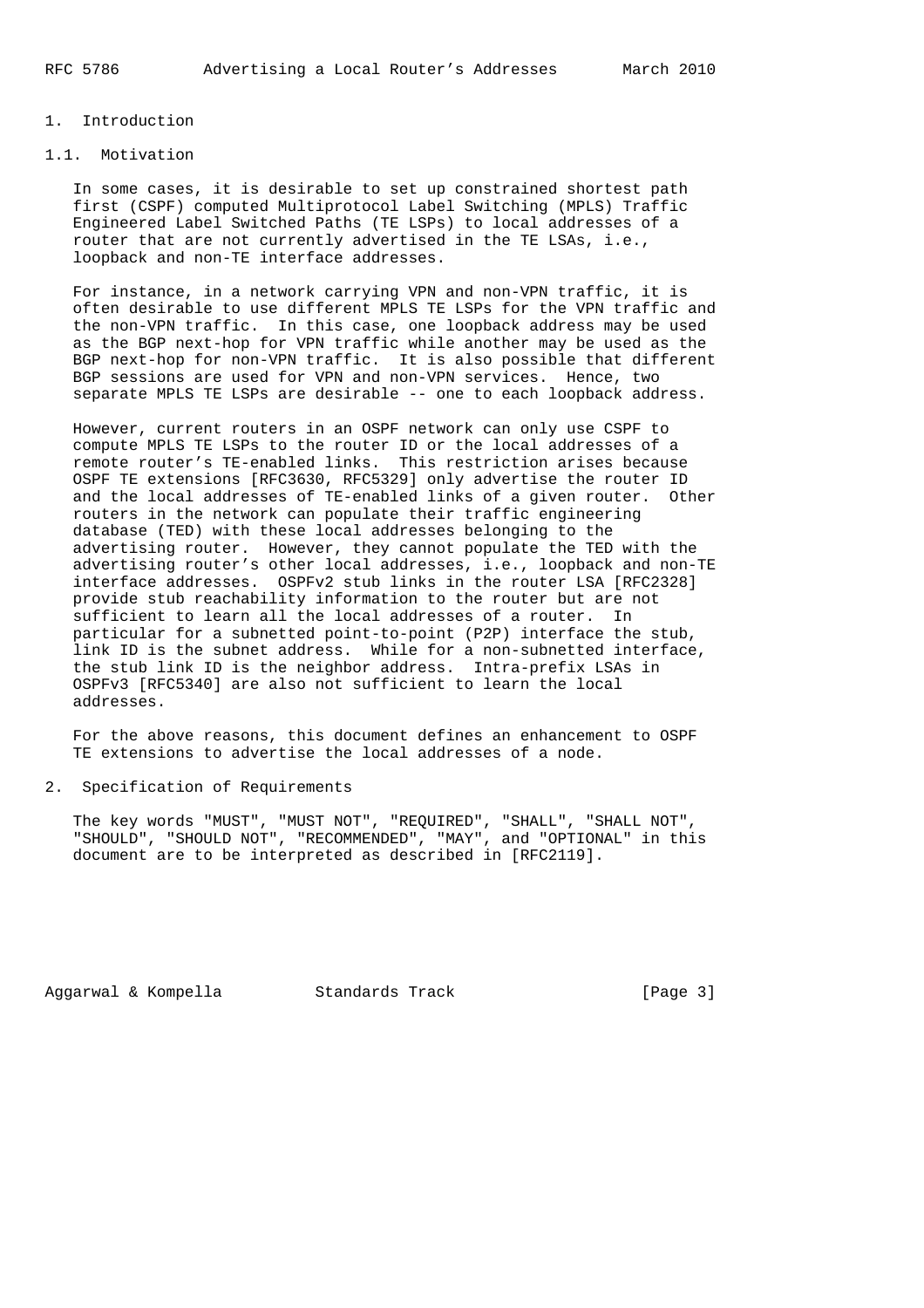#### 3. Rejected Potential Solution

 A potential solution would be to advertise a TE link TLV for each local address, possibly with a new link type. However, this is inefficient since the only meaningful information is the address. Furthermore, this would require implementations to process these TE link TLVs differently from others; for example, the TE metric is normally considered a mandatory sub-TLV, but would have no meaning for a local address.

4. Solution

 The solution is to advertise the local addresses of a router in a new OSPF TE LSA Node Attribute TLV. It is anticipated that the Node Attribute TLV will also prove more generally useful.

#### 4.1. Node Attribute TLV

 The Node Attribute TLV carries the attributes associated with a router. The TLV type is 5 and the length is variable. It contains one or more sub-TLVs. This document defines the following sub-TLVs:

- 1. Node IPv4 Local Address sub-TLV
- 2. Node IPv6 Local Address sub-TLV

 The Node IPv4 Local Address sub-TLV has a type of 1 and contains one or more local IPv4 addresses. It has the following format:

| 0 1 2 3 4 5 6 7 8 9 0 1 2 3 4 5 6 7 8 9 0 1 2 3 4 5 6 7 8 9 |                                 |                 |                   | O 1          |
|-------------------------------------------------------------|---------------------------------|-----------------|-------------------|--------------|
| $+-+$                                                       |                                 |                 |                   |              |
|                                                             |                                 |                 | Length            |              |
| +-+-+-+-+-+-+-+-+                                           |                                 |                 | -+-+-+-+-+-+-+-+- |              |
| Prefix Len 1                                                |                                 | IPv4 Prefix 1   |                   |              |
| <b>+-+-+-+-+-+</b>                                          | +-+-+-+-+-+-+-+-+-+-+-+-+-+-+-+ |                 |                   |              |
| Prefix 1 cont.                                              |                                 |                 |                   |              |
| +-+-+-+-+-+-+-+-+                                           |                                 |                 |                   |              |
|                                                             |                                 |                 |                   |              |
|                                                             |                                 |                 |                   |              |
|                                                             |                                 |                 |                   | Prefix Len n |
|                                                             |                                 |                 |                   |              |
|                                                             |                                 | IPv4 Prefix n   |                   |              |
|                                                             |                                 | -+-+-+-+-+-+-+- |                   |              |

Each local IPv4 address is encoded as a <Prefix Length, Prefix> tuple. Prefix Length is encoded in 1 byte. It is the number of bits in the Address and can be at most 32. Prefix is an IPv4 address prefix and is encoded in 4 bytes with zero bits as necessary.

Aggarwal & Kompella Standards Track (Page 4)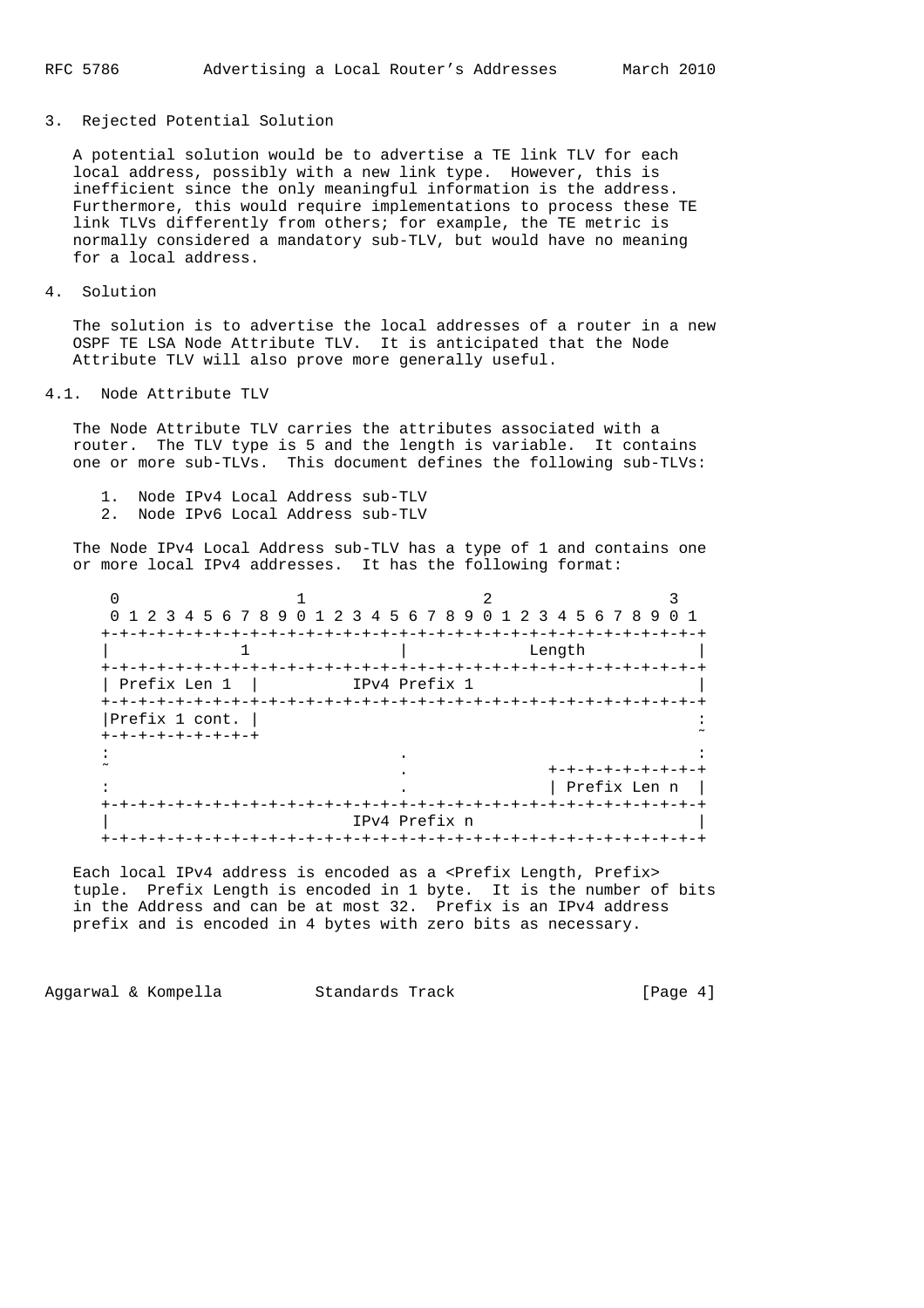The Node IPv4 Local Address sub-TLV length is in octets. It is the sum of the lengths of all n IPv4 Address encodings in the sub-TLV, where n is the number of local addresses included in the sub-TLV.

 The Node IPv6 Local Address sub-TLV has a type of 2 and contains one or more local IPv6 addresses. It has the following format:

 $0$  1 2 3 0 1 2 3 4 5 6 7 8 9 0 1 2 3 4 5 6 7 8 9 0 1 2 3 4 5 6 7 8 9 0 1 +-+-+-+-+-+-+-+-+-+-+-+-+-+-+-+-+-+-+-+-+-+-+-+-+-+-+-+-+-+-+-+-+ 2 | Length +-+-+-+-+-+-+-+-+-+-+-+-+-+-+-+-+-+-+-+-+-+-+-+-+-+-+-+-+-+-+-+-+ | Prefix Len 1 | Prefix 1 Opt. | IPv6 Prefix 1 +-+-+-+-+-+-+-+-+-+-+-+-+-+-+-+-+-+-+-+-+-+-+-+-+-+-+-+-+-+-+-+-+ | IPv6 Prefix 1 cont. : . ˜  $\sim$  . The contract of the contract of the contract of the contract of the contract of the contract of the contract of in the state of the state of the state of the state of the state of : +-+-+-+-+-++-+-+-+-+-++-+-+-+-+-+ : | Prefix Len n | Prefix n Opt. | +-+-+-+-+-+-+-+-+-+-+-+-+-+-+-+-+-+-+-+-+-+-+-+-+-+-+-+-+-+-+-+-+ | IPv6 Prefix n : | : +-+-+-+-+-+-+-+-+-+-+-+-+-+-+-+-+-+-+-+-+-+-+-+-+-+-+-+-+-+-+-+--

 Each local IPv6 address is encoded using the procedures in [RFC5340]. Each IPv6 address MUST be represented by a combination of three fields: PrefixLength, PrefixOptions, and Address Prefix. PrefixLength is the length in bits of the prefix and is an 8-bit field. PrefixOptions is an 8-bit field describing various capabilities associated with the prefix [RFC5340]. Address Prefix is an encoding of the prefix itself as an even multiple of 32-bit words, padding with zero bits as necessary. This encoding consumes (PrefixLength + 31) / 32) 32-bit words.

 The Node IPv6 Local Address sub-TLV length is in octets. It is the sum of the lengths of all n IPv6 Address encodings in the sub-TLV, where n is the number of local addresses included in the sub-TLV.

### 4.2. Operation

 A router announces one or more local addresses in the Node Attribute TLV. The local addresses that can be learned from TE LSAs, i.e., router address and TE interface addresses SHOULD NOT be advertised in the node local address sub-TLV. The local addresses advertised will depend on the local configuration of the advertising router. The default behavior MAY be to advertise all the loopback interface addresses.

Aggarwal & Kompella Standards Track [Page 5]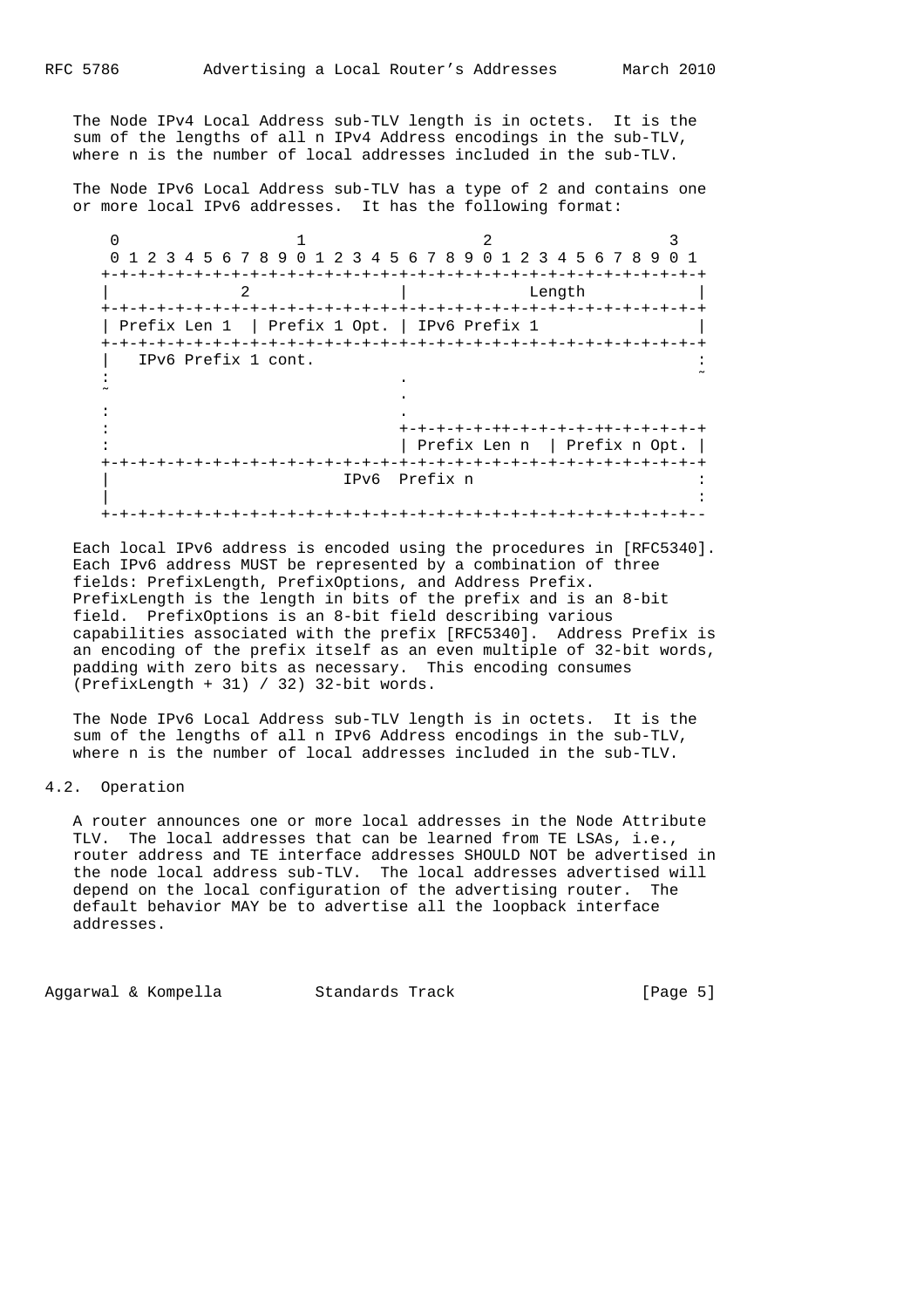The Node Attribute TLV MUST NOT appear in more than one TE LSA originated by a router. Furthermore, such an LSA MUST NOT include more than one Node Attribute TLV. A Node Attribute TLV MUST NOT carry more than one Node IPv4 Local Address sub-TLV. A Node Attribute TLV MUST NOT carry more than one Node IPv6 Local Address  $sub-TLV$ .

5. Security Considerations

 This document does not introduce any further security issues other than those discussed in [RFC3630] and [RFC5329].

6. IANA Considerations

 IANA has assigned the Node Attribute TLV (value 5) type from the range 3-32767 as specified in [RFC3630], from the top level types in TE LSAs registry maintained by IANA at http://www.iana.org.

 IANA has created and now maintains the registry for the sub-TLVs of the Node Attribute TLV. Value 1 is reserved for Node IPv4 Local Address sub-TLV and value 2 for Node IPv6 Local Address sub-TLV.

 The guidelines for the assignment of types for sub-TLVs of the Node Attribute TLV are as follows:

- o Types in the range 3-32767 are to be assigned via Standards Action.
- o Types in the range 32768-32777 are for experimental use; these will not be registered with IANA, and MUST NOT be mentioned by RFCs.
- o Types in the range 32778-65535 are not to be assigned at this time. Before any assignments can be made in this range, there MUST be a Standards Track RFC that specifies IANA Considerations that covers the range being assigned.
- 7. Acknowledgements

 We would like to thank Nischal Sheth for his contribution to this work. We would also like to thank Jean Philippe Vasseur, Acee Lindem, Venkata Naidu, Dimitri Papadimitriou, and Adrian Farrel for their comments.

Aggarwal & Kompella Standards Track (Page 6)